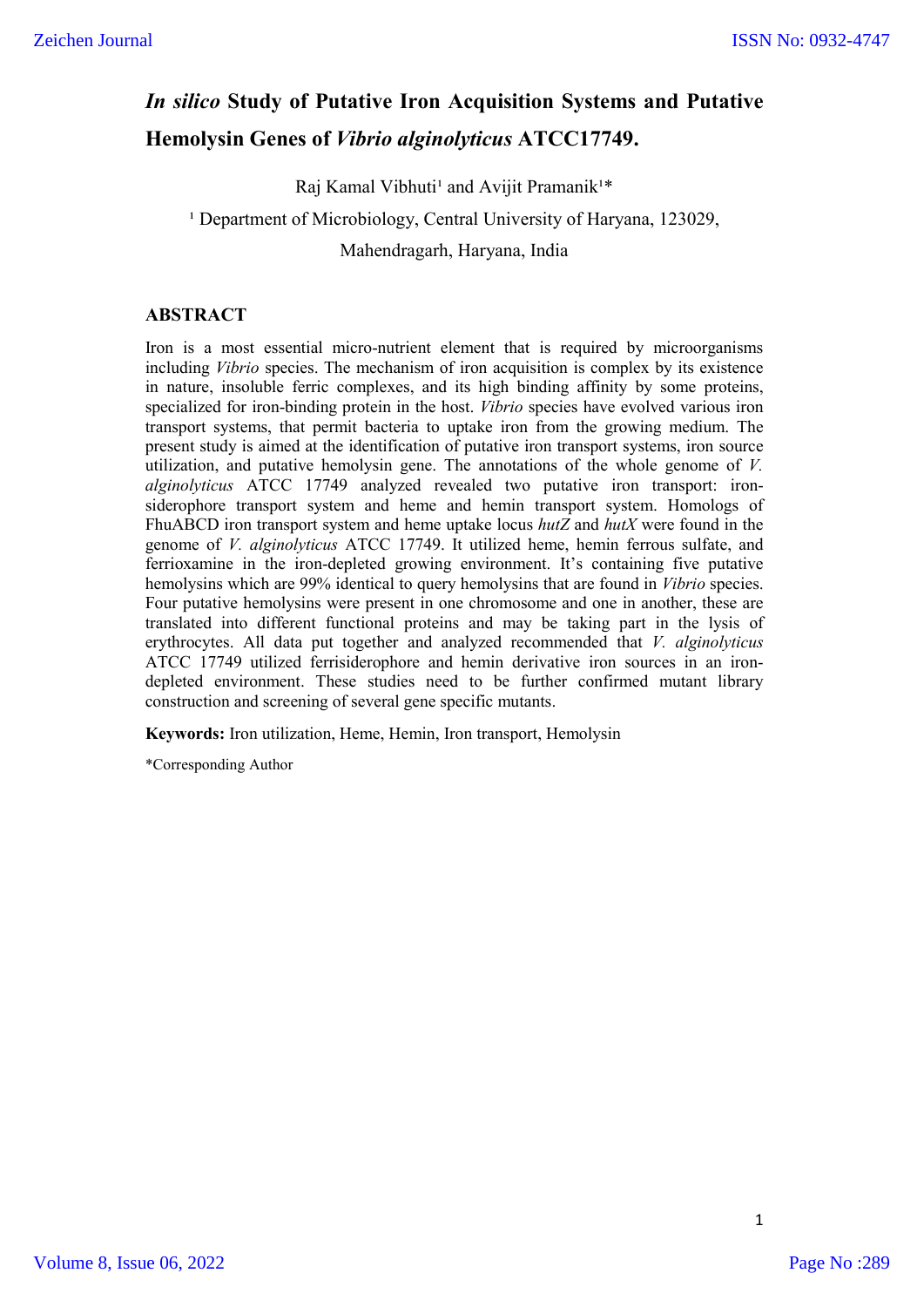# **1. INTRODUCTION**

*Vibrio alginolyticus* is a Gram-negative halophilic bacterium, found in marine environments like estuaries and coastal areas. It's been characterized as a frequent pathogen isolated from ill fish with bacterial septicemia-like symptoms. Ulcer illness in marine animals, especially fish, is caused by *V. alginolyticus.* (1). In 1973, it was isolated from the patient with gastroenteritis, wound of the calf, and purulent discharge of conjunctivae, designated as an opportunistic pathogen for human (2). *V. alginolyticus* is presently ubiquitous in seawater and cause wound and ear infection, the infection rate of *V. alginolyticus* in summer season is more prone than winter season (3). The mechanism of infection and transmission of *V. alginolyticus* remains unclear but an indication of the transmission pathway goes through the seawater (4). Scientific communities from China, Europe, and America have also highlighted the virulence of *V. alginolyticus* (5). Some studies have shown infection with *V. alginolyticus* has also caused mortality in immunocompromised patients (6).

Iron is the most important micronutrient metal, catalyzes a broad spectrum of biochemical reactions, essential for all microorganisms except *Borrelia burgdorferi* (7). It plays an indispensable role in DNA synthesis along with in electron transport chain. Biological donor ligands such as nitrogen, sulfur, and oxygen easily form complexes with iron. Iron's ability to bind quickly aids its insertion into the active sites of a variety of metabolic proteins (8). In a reducing and oxidizing environment, iron exists in two oxidation states: ferrous iron (Fe<sup>2+</sup>) and ferric iron (Fe<sup>3+</sup>) (9). The ability of pathogenic bacteria to use iron is precarious for both survival and infection establishment in the host. The bioavailability of iron in an aerobic physiological pH ranges from  $10^{-18}$  M to  $10^{-7}$  M, which is quite below the minimal availability required for bacterial growth. (10). Many bacteria evolved and can transport iron through secreting light molecular weight iron capturing compound popularly known as siderophore or directly uptake heme or soluble ferrous iron (11). Iron plays a crucial role as a factor in bacterial pathogenesis (12). Maximum iron is present as ferric chloride, which is insoluble in water and physiologically inaccessible to bacteria and is present in sufficient concentrations in the environment for bacterial survival. Iron is bound by high-affinity iron-binding proteins, such as transferrin and lactoferrin, in the host, including humans. (13). The availability of free iron in human and other animals' body fluids at physiological pH is very low for survival of bacterial growth (14). Bacteria produce high-affinity iron-binding proteins, designated as siderophores, to scavenge iron from the environment when the iron is scarce. The iron siderophore complex, also known as ferrisiderophore, is a ferrisiderophore that is delivered to bacteria by a specialized iron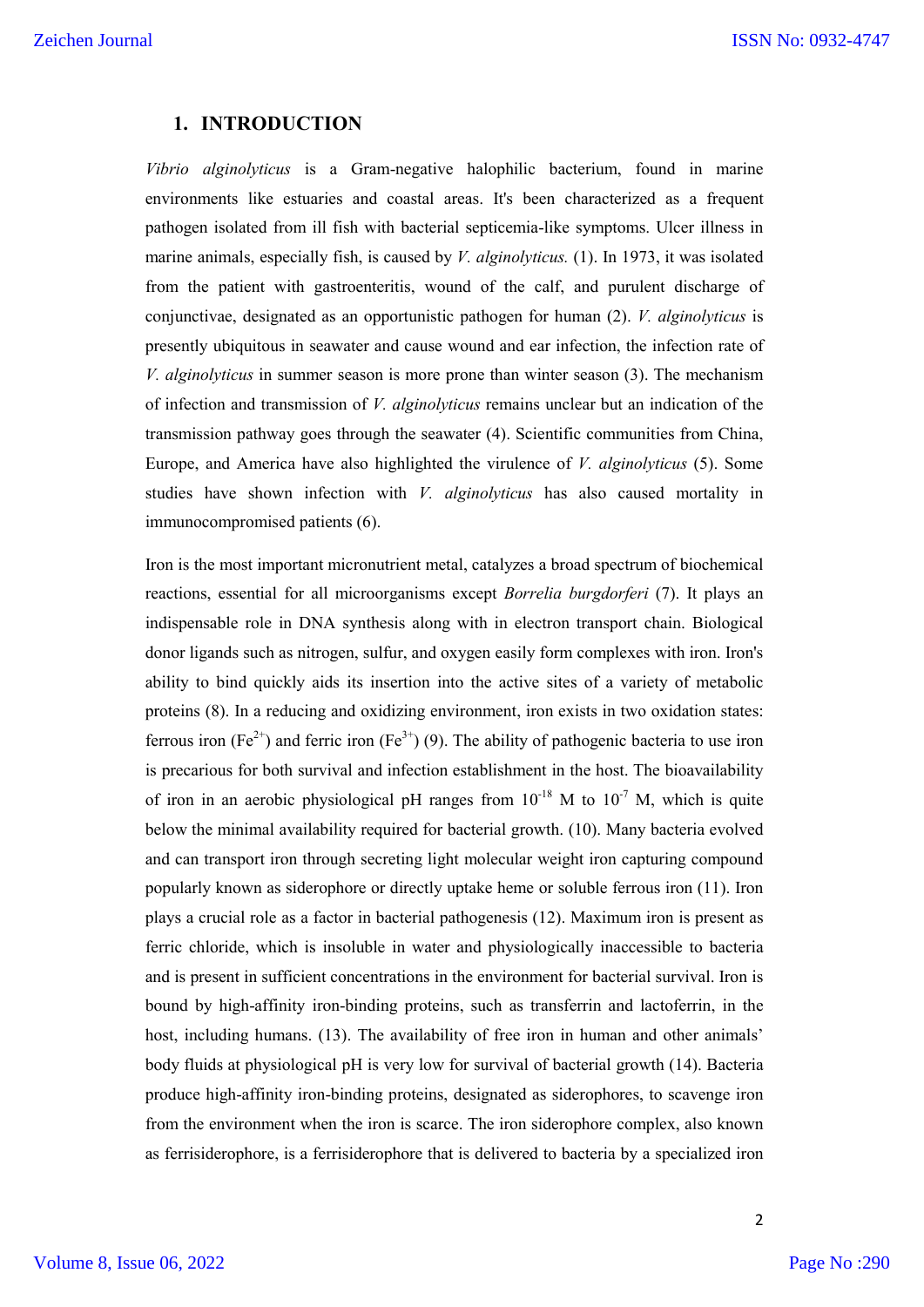transport pathway. The iron or siderophore acquisition system consists of three transport proteins and one energy provider protein outer membrane protein, a periplasmic binding protein, inner membrane permease, and ATPase proteins respectively (14).

In the present study, we aimed to investigate the putative iron transport and hemolysin gene of *V. alginolyticus* ATCC 17749 through various genotypic and phenotypic analyses *in silico*. We report here the list of putative iron transport genes, hemolysin genes, and iron source utilization.

# **2. MATERIALS AND METHODS**

## **2.1Bacterial strains and media**

The strain ATCC 17749 of *Vibrio alginolyticus* was obtained from the American Type Culture Collection (ATCC). Luria Bertani (LB) Broth or LB agar plates supplemented with 1.5 % additional Sodium chloride were used to grow *V. alginolyticus* at 37°C. In their respective growing medium with 25% glycerol, all strains were kept at -80°C.

#### **2.2 Sequence availability**

FhuD protein sequence with accession number AAC73263.1, retrieved from NCBI at http://blast.ncbi.nlm.nih.gov/protein was saved in FASTA format for analysis.

#### **2.3 Homology search**

FhuD sequences are used as a query sequence for BLAST at http://blast.ncbi.nlm.nih.gov/Blast.cgi compared to nonredundant sequence protein databases. At the above-mentioned address, possible potential conserved domains of FhuD were also explored.

#### **2.4 Sequence alignment and** *in silico* **analysis**

Four *V. alginolyticus* protein sequences with E value  $= 0$  and identity  $> 60\%$  obtained from a BLAST search were aligned for accurate homology analysis. To evaluate structurally related sequences, the amino acid sequences of FhuD were aligned against the template sequence from the previous search. The complete genome of *V. alginolyticus* ATCC 17749 was downloaded from the NCBI, Bethesda, MD, USA GeneBank (www.ncbi.nlm.nih.gov/genome/browse/ ). The iron transport system and gene clusters were identified by manual investigation.

#### **2.5Bacterial culture under iron restriction condition**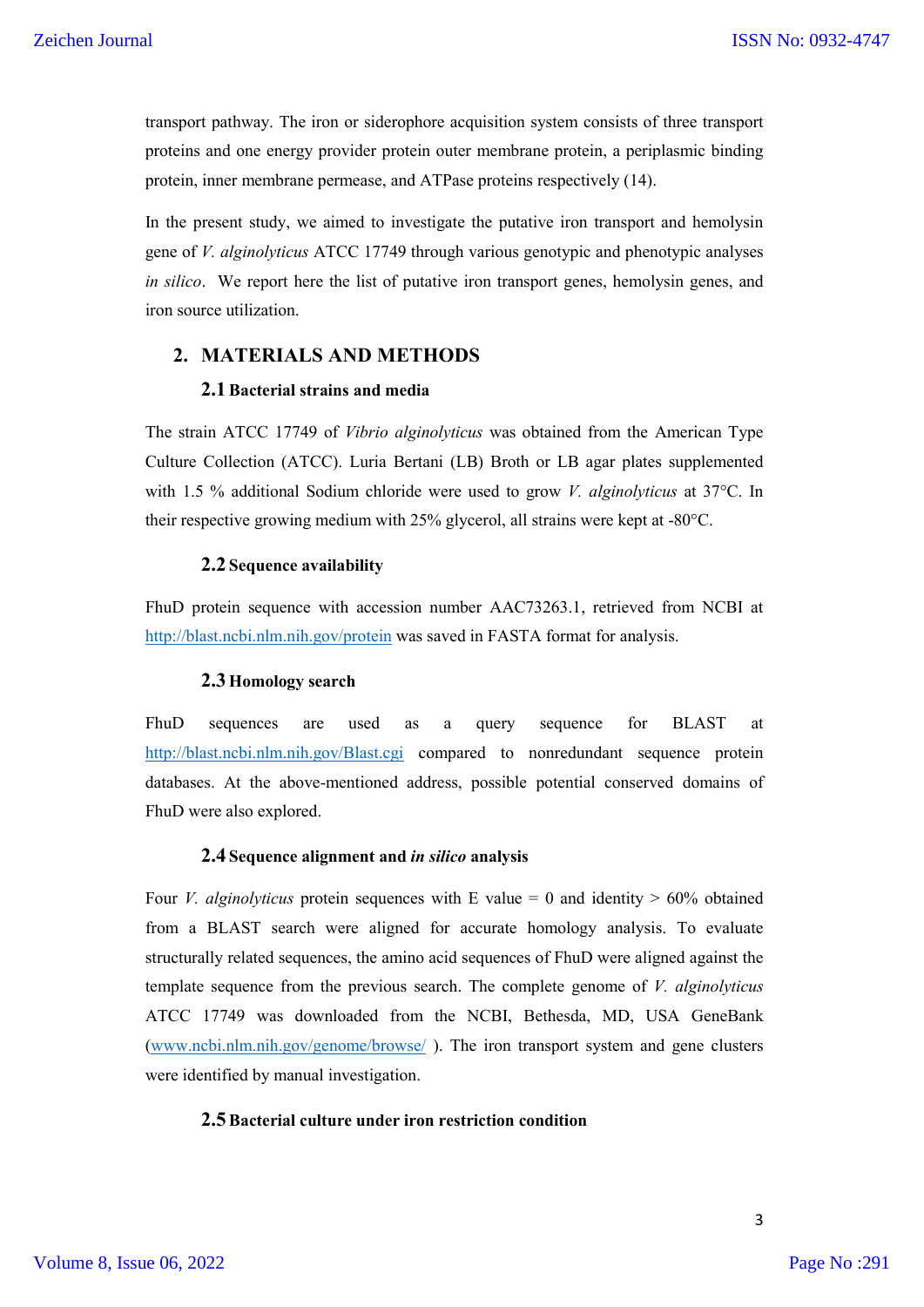The iron-restricted condition was created by adding 400  $\mu$ M 2'2-Bipyridyl, in this condition availability of iron is restricted to bacterial use. All iron solutions (10  $\mu$ M) were prepared fresh daily ferrous sulfate heptahydrates, Ferric chloride, and ferric dicitrate prepared in double-distilled water while hemin solution is prepared in dilute sodium hydroxide solution ( $\approx 10$  mM) prepared in double-distilled water. The capability of *V*. *alginolyticus* to utilize iron compounds was tested by a method demonstrated by Field et al for the effect of siderophore on the growth of *Campylobacter jejuni* (15). Bacterial culture was grown in different concentrations of different iron sources such as ferrous sulfate, ferric dicitrate, ferrioxamine siderophore & hemin after iron limitation by 2'2- Bipyridyl (400  $\mu$ M) in LB+ 1.5 % (w/v) NaCl broth. The culture tube was incubated at 37°C with shaking (200 RPM) for 6 hrs. & the  $A_{600}$  measured during growth. The values presented are the means of three independent experiments plus the standard error. Samples were tested in triplicate.

# **3. RESULTS**

#### **3.1 Putative iron acquisition gene/system in** *V. alginolyticus*

*In silico* analysis of the whole genome of *V. alginolyticus* ATCC 17749 (Table 1), shows the presence of iron acquisitions genes, involved in iron transport. The information generated through the NCBI and manual analysis which included in Table 1. Target encoding siderophore sensor and receptor system, heme, hemin uptake, and utilization system, and transport system are among these systems.

#### **3.2** *E. Coli* **FhuABCD homologs in** *V. alginolyticus*

The FhuABCD iron transport system is responsible for the transportation of iron ferrichrome complex in most pathogenic *E. coli* and *Vibrio* species. Multiple proteins in Gram-negative bacteria assist this complex across both membranes. i.e. FhuA, FhuB, FhuC, FhuD and TonB. The sequence of these proteins present in *E. coli* was retrieved from NCBI database and BLAST within the genome of *V. alginolyticus* ATCC 17749 separately, those showing 90% coverage were listed. Outer membrane protein FhuA showed similarity with locus tag N646\_RS02370, N646\_RS03735, N646\_RS515695, and N646 RS16840. FhuB cytoplasmic membrane permease shows similarity with locus tags N646 RS02365 and N646 RS15710. FhuC is related to the inner cytoplasmic membrane FhuB, showing similarity with locus tag N646\_RS16815. Periplasmic binding protein FhuD shows similarity with locus tags N646\_RS02360 and N646\_RS15705. TonB provides energy for the process, showing similarity with locus tag N646\_RS17800.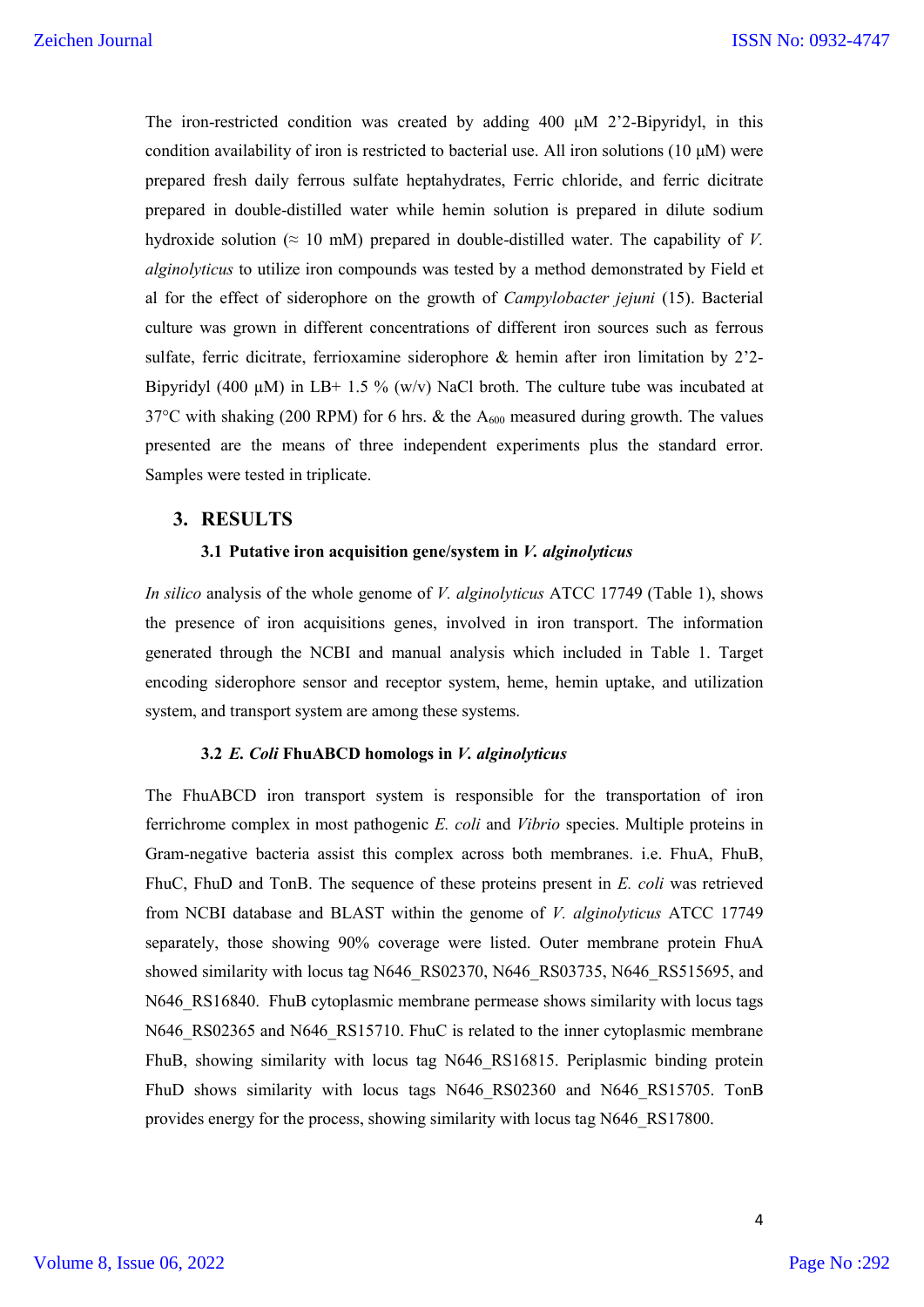

**Figure 1.** Gene context of *E. Coli* FhuABCD homologs in *V. alginolyticus*

#### **3.3 Iron acquisition genes/systems in** *V. alginolyticus*

The location of iron acquisition genes and systems was revealed by *in silico* investigation in *V. alginolyticus* ATCC 17749. The results from gene annotation and analysis of locus tags names are shown in figure 2 and the information on all homolog genes in the genome is mentioned in table 1. *Vibrio species* have multiple iron transport mechanisms that transport the optimal iron from their growing environment. Some of the iron acquisition systems in vibrios are closely linked, indicating that they have a shared evolutionary origin. Other iron transport mechanisms have emerged as a result of natural horizontal gene transfer, and vibrios could have niche-specific iron transport.

Genes of the iron transport system are present on both chromosomes in *V. alginolyticus* ATCC 17749 and encode ferric or ferrous iron transporter, protein for biosynthesis and transport of iron chelator, and unambiguous receptor for various types of chelated iron. The iron transport systems in *V. alginolyticus*, which covered approximately 1 % of the genome, is a quietly similar percentage of *V. cholerae* genome responsible for iron transport systems.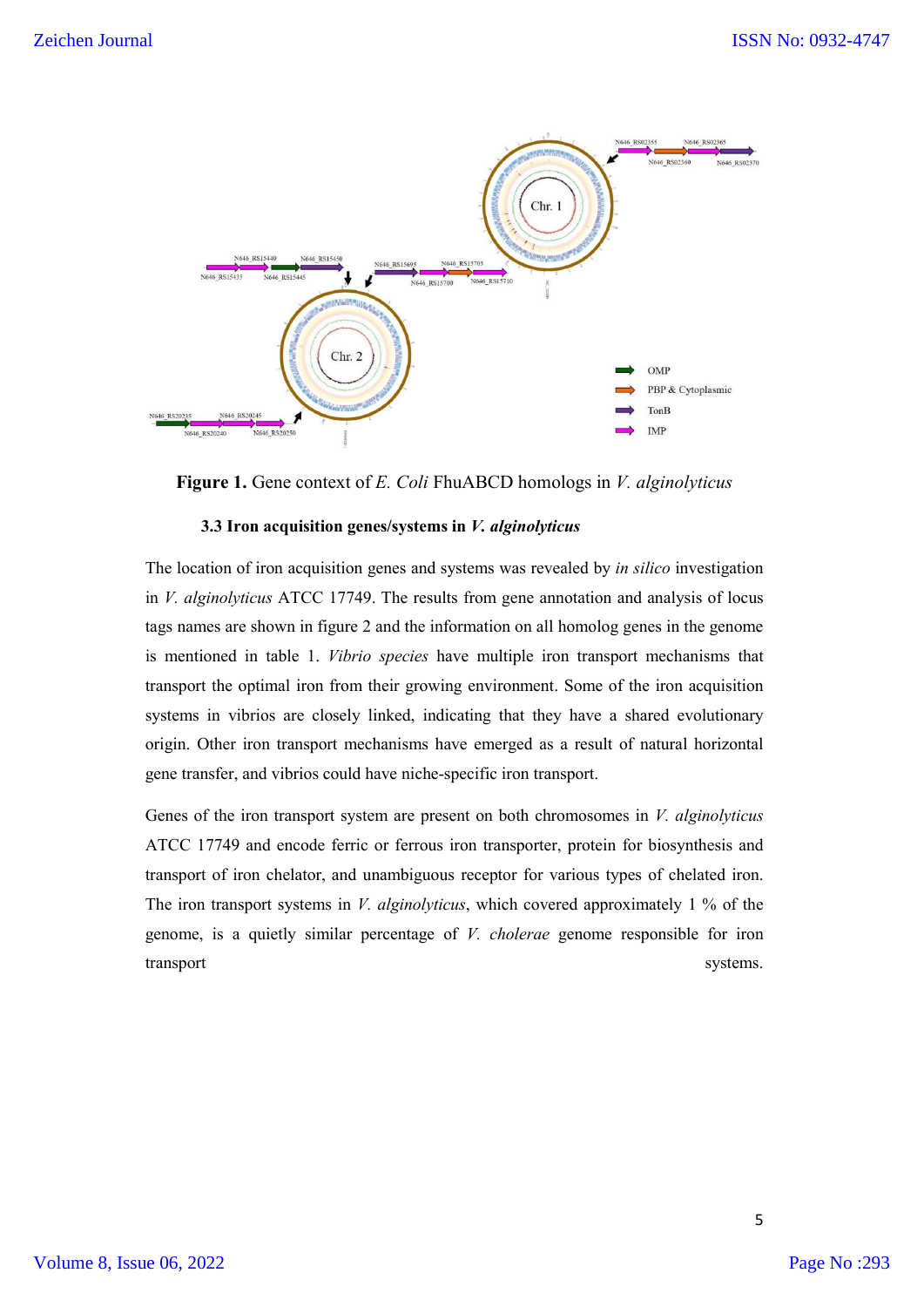# **Table 1. Protein involved in iron acquisitions and transport**

| Chr.           | Locus | Locus tag    | Protein product | Length | Protein name                                                       |  |
|----------------|-------|--------------|-----------------|--------|--------------------------------------------------------------------|--|
| $\mathbf{1}$   | fhuD  | N646_RS02360 | WP 005377718.1  | 294    | iron-siderophore ABC transporter substrate-binding protein         |  |
| $\mathbf{1}$   | fhuB  | N646 RS02365 | WP 017820631.1  | 658    | Fe(3+)-hydroxamate ABC transporter permease FhuB                   |  |
| $\mathbf{1}$   |       | N646 RS02370 | WP 017820632.1  | 740    | TonB-dependent siderophore receptor                                |  |
| $\mathbf{1}$   |       | N646 RS03735 | WP 017821354.1  | 711    | TonB-dependent siderophore receptor                                |  |
| $\mathbf{1}$   |       | N646 RS03990 | WP 017821442.1  | 359    | iron chelate uptake ABC transporter family permease subunit        |  |
| $\mathbf{1}$   | fepG  | N646 RS03995 | WP 017821441.1  | 346    | iron-enterobactin ABC transporter permease                         |  |
| $\mathbf{1}$   | ccmD  | N646_RS06345 | WP 005380515.1  | 68     | MULTISPECIES: heme exporter protein CcmD                           |  |
| $\mathbf{1}$   |       | N646_RS06350 | WP_005380513.1  | 247    | MULTISPECIES: heme ABC transporter permease                        |  |
| $\mathbf{1}$   | ccmB  | N646 RS06355 | WP 005380512.1  | 222    | MULTISPECIES: heme exporter protein CcmB                           |  |
| $\mathbf{1}$   | ccmA  | N646 RS06360 | WP 005380511.1  | 205    | MULTISPECIES: cytochrome c biogenesis heme-transporting ATPase     |  |
|                |       |              |                 |        | CcmA                                                               |  |
| $\mathbf{1}$   |       | N646 RS07635 | WP 017820405.1  | 343    | ABC transporter ATP-binding protein                                |  |
| $\mathbf{1}$   |       | N646 RS07640 | WP 017820404.1  | 541    | iron ABC transporter permease                                      |  |
| $\mathbf{1}$   |       | N646 RS07645 | WP_005386566.1  | 337    | MULTISPECIES: Fe(3+) ABC transporter substrate-binding protein     |  |
| $\mathbf{1}$   | fur   | N646 RS14850 | WP 005382141.1  | 149    | MULTISPECIES: ferric iron uptake transcriptional regulator         |  |
| $\mathbf{1}$   |       | N646 RS14960 | WP 005382190.1  | 75     | MULTISPECIES: ferrous iron transport protein A                     |  |
| $\mathbf{1}$   | feoB  | N646 RS14965 | WP 017819946.1  | 758    | $Fe(2+)$ transporter permease subunit FeoB                         |  |
| $\mathbf{1}$   |       | N646 RS14970 | WP 005382192.1  | 76     | MULTISPECIES: iron transporter FeoC                                |  |
| $\overline{2}$ | hutZ  | N646 RS15325 | WP 005375331.1  | 176    | MULTISPECIES: heme utilization protein HutZ                        |  |
| $\sqrt{2}$     | hutX  | N646_RS15330 | WP 005375329.1  | 167    | MULTISPECIES: heme utilization cystosolic carrier protein HutX     |  |
| $\overline{2}$ |       | N646 RS15335 | WP 017821234.1  | 456    | heme anaerobic degradation radical SAM methyltransferase ChuW/HutW |  |
| $\mathbf{2}$   |       | N646 RS15340 | WP_021707650.1  | 247    | energy transducer TonB                                             |  |
| $\sqrt{2}$     |       | N646 RS15345 | WP 017821236.1  | 232    | MULTISPECIES: MotA/TolQ/ExbB proton channel family protein         |  |
| $\overline{2}$ |       | N646 RS15350 | WP 005375322.1  | 137    | MULTISPECIES: biopolymer transporter ExbD                          |  |
| $\sqrt{2}$     |       | N646 RS15355 | WP 005375320.1  | 289    | MULTISPECIES: ABC transporter substrate-binding protein            |  |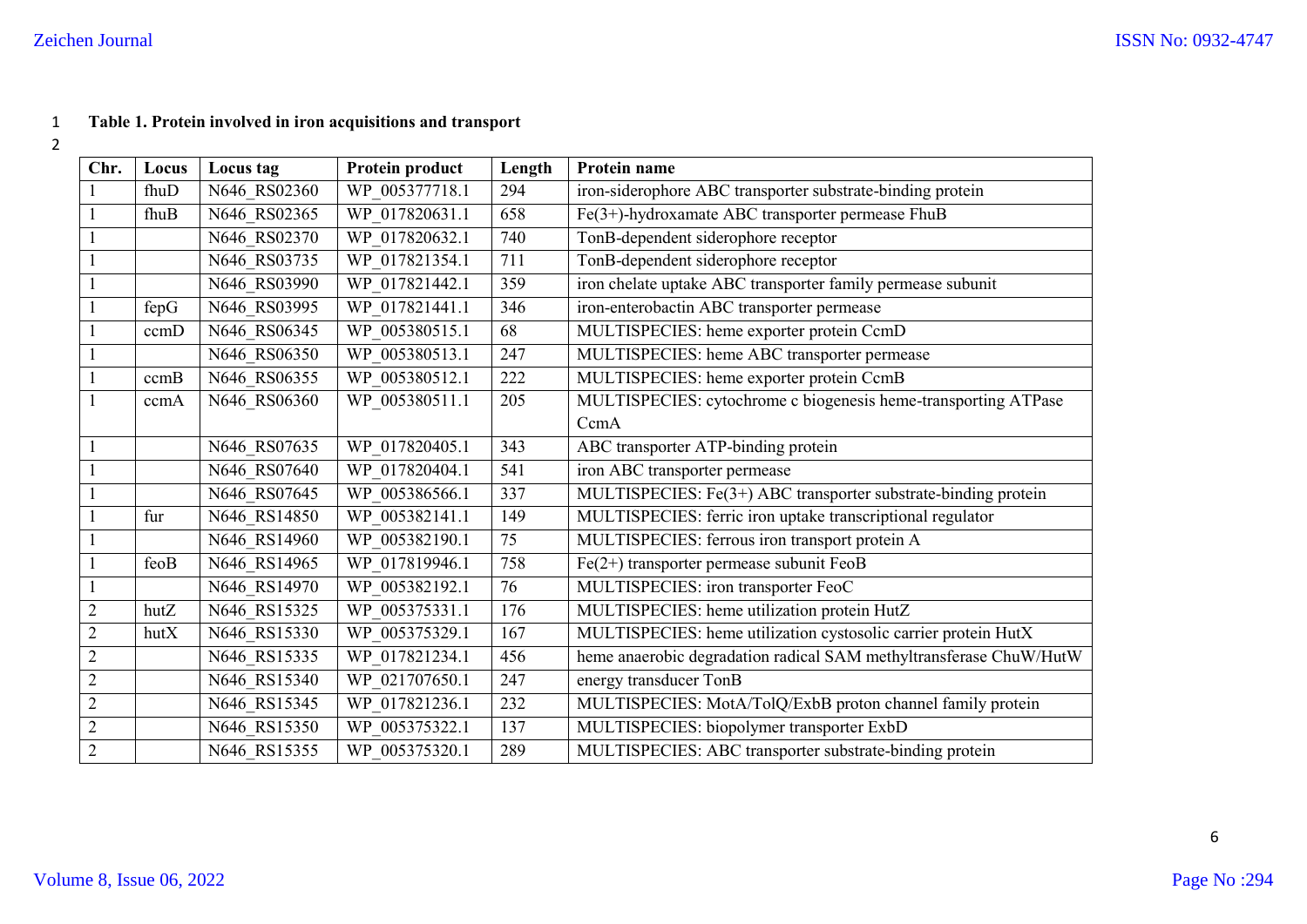| $\overline{2}$ |      | N646_RS15360 | WP 005375318.1 | 345 | MULTISPECIES: iron ABC transporter permease                         |
|----------------|------|--------------|----------------|-----|---------------------------------------------------------------------|
| $\overline{2}$ |      | N646 RS15365 | WP 005385036.1 | 260 | MULTISPECIES: heme ABC transporter ATP-binding protein              |
| $\overline{2}$ |      | N646 RS15435 | WP 017821244.1 | 314 | iron chelate uptake ABC transporter family permease subunit         |
| $\sqrt{2}$     |      | N646 RS15440 | WP_017821245.1 | 317 | iron chelate uptake ABC transporter family permease subunit         |
| $\overline{2}$ |      | N646 RS15445 | WP 017821246.1 | 322 | siderophore ABC transporter substrate-binding protein               |
| $\sqrt{2}$     |      | N646 RS15450 | WP_005375288.1 | 726 | TonB-dependent receptor                                             |
| $\sqrt{2}$     |      | N646 RS15695 | WP 017821853.1 | 700 | TonB-dependent siderophore receptor                                 |
| $\overline{2}$ | fhuD | N646 RS15705 | WP_017635312.1 | 309 | MULTISPECIES: iron-siderophore ABC transporter substrate-binding    |
|                |      |              |                |     | protein                                                             |
| $\overline{2}$ | fhuB | N646 RS15710 | WP 017821855.1 | 655 | Fe(3+)-hydroxamate ABC transporter permease FhuB                    |
| $\sqrt{2}$     | fecE | N646 RS16815 | WP 017820095.1 | 254 | Fe(3+) dicitrate ABC transporter ATP-binding protein FecE           |
| $\overline{2}$ |      | N646 RS16820 | WP 017820094.1 | 323 | iron chelate uptake ABC transporter family permease subunit         |
| $\sqrt{2}$     |      | N646 RS16825 | WP 017820093.1 | 345 | iron chelate uptake ABC transporter family permease subunit         |
| $\overline{2}$ |      | N646 RS16830 | WP 017820092.1 | 290 | Fe(3+)-dicitrate ABC transporter substrate-binding protein FecB     |
| $\sqrt{2}$     |      | N646 RS16835 | WP_017820091.1 | 712 | TonB-dependent receptor                                             |
| $\sqrt{2}$     |      | N646 RS16840 | WP 005383467.1 | 678 | TonB-dependent siderophore receptor                                 |
| $\sqrt{2}$     |      | N646_RS16845 | WP 017820090.1 | 403 | hypothetical protein                                                |
| $\sqrt{2}$     |      | N646 RS17505 | WP_017821025.1 | 257 | siderophore-interacting protein                                     |
| $\sqrt{2}$     |      | N646 RS17800 | WP 017819705.1 | 698 | TonB-dependent siderophore receptor TON B                           |
| $\sqrt{2}$     |      | N646 RS20235 | WP 005376635.1 | 302 | MULTISPECIES: siderophore ABC transporter substrate-binding protein |
| $\overline{2}$ |      | N646 RS20240 | WP_017820306.1 | 311 | MULTISPECIES: iron chelate uptake ABC transporter family permease   |
|                |      |              |                |     | subunit                                                             |
| $\sqrt{2}$     |      | N646_RS20245 | WP_005376631.1 | 316 | MULTISPECIES: iron chelate uptake ABC transporter family permease   |
|                |      |              |                |     | subunit                                                             |
| $\overline{2}$ |      | N646 RS20265 | WP 017820303.1 | 668 | TonB-dependent siderophore receptor                                 |
| $\sqrt{2}$     |      | N646_RS21475 | WP 017820184.1 | 723 | TonB-dependent receptor                                             |
| $\sqrt{2}$     |      | N646 RS21480 | WP 017820185.1 | 245 | siderophore ferric iron reductase                                   |
| $\sqrt{2}$     |      | N646 RS22945 | WP 017821615.1 | 128 | heme-binding protein                                                |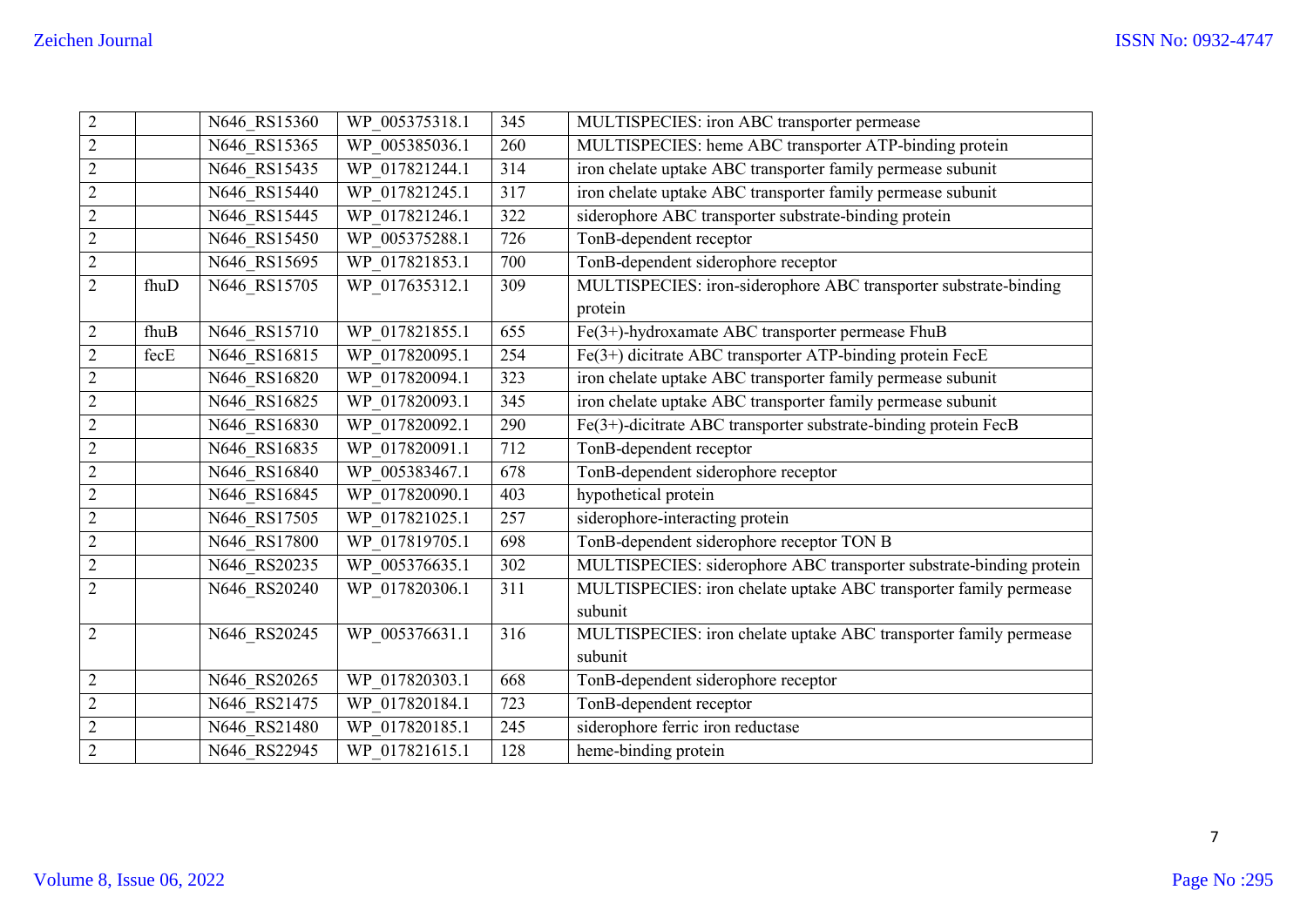

**Figure 2.** Location of putative iron transport genes in the genome of *V. alginolyticus*

## **3.4 Putative hemolysins genes of** *Vibrio alginolyticus*

Retrieved sequences of hemolysin from NCBI database, which are present in *Vibrio* species. Sequences of hemolysins BLAST within the genome of *Vibrio alginolyticus* ATCC 17749 and selected topmost hit found. Theoretically, those sequences translated into a functional protein means it may be taking a part in hemolysin. We have selected the top 5 hits, all are with 100 % coverage and above 99 % identity. Four putative hemolysin genes are present in chromosome number 1 and one putative hemolysin gene is present in chromosome number 2 (Figure 3).



**Figure 3.** Location of homologs gene of putative hemolysin in *V. alginolyticus* genome

8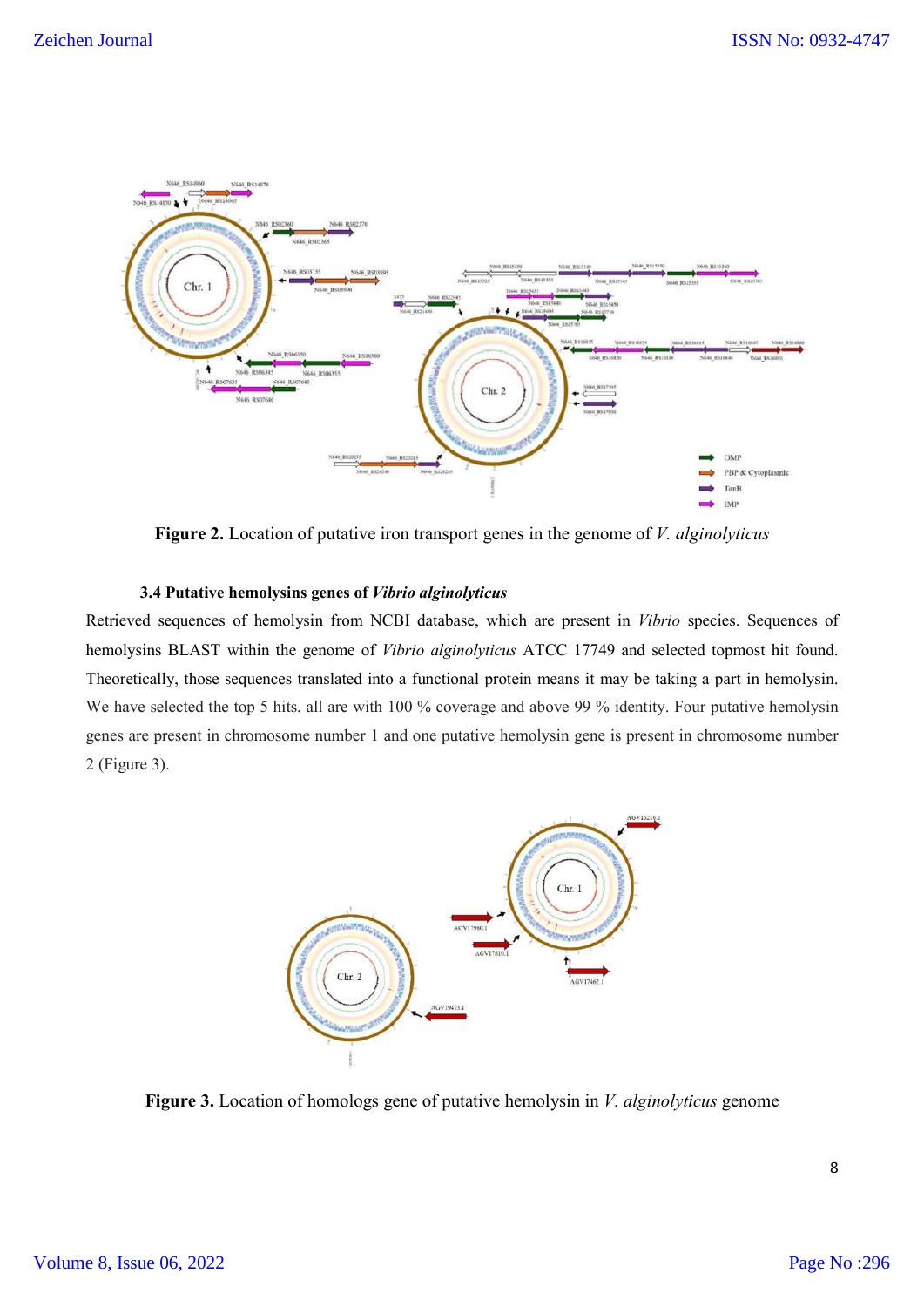| V. alginolyticus    | Coverage % | <b>Identity</b> % | <b>Best BLAST hits</b> | AAs | <b>MW</b> | PI   |
|---------------------|------------|-------------------|------------------------|-----|-----------|------|
| <b>Gene Ref. ID</b> |            |                   |                        |     |           |      |
| CP006719.1          | 100        | 99.76             | SGNH/GDSL              | 417 | 47 kD     | 5.14 |
| 631823-633073       |            |                   | Vibrio neocaledonicus  |     |           |      |
| AGV19473.1          |            |                   | WP_137282845.1         |     |           |      |
| CP006718.1          | 100        | 99.77             | <b>CBS</b>             | 426 | 47 kD     | 5.73 |
| 1745357-1746637     |            |                   | Vibrio spp. JMC 18904  |     |           |      |
| AGV17462.1          |            |                   | GAJ70819.1             |     |           |      |
| CP006718.1          | 100        | 99.08             | <b>HlyIII</b>          | 217 | 24 kD     | 9.24 |
| 2326172-2326825     |            |                   | Vibrio neocaledonicus  |     |           |      |
| AGV17960.1          |            |                   | WP 137282461.1         |     |           |      |
| CP006718.1          | 100        | 99.72             | Hemolysin              | 357 | 40 kD     | 4.86 |
| 422386-423456       |            |                   | Vibrio diabolicus      |     |           |      |
| AGV16216.1          |            |                   | WP 005393465.1         |     |           |      |
| CP006718.1          | 100        | 99.73             | HlyC/CorC              | 377 | 42 kD     | 4.91 |
| 2155317-2156450     |            |                   | Vibrio spp.            |     |           | 4.95 |
| <b>AGV17810.1</b>   |            |                   | WP 005382522.1         |     |           |      |
|                     |            |                   |                        |     |           |      |

**Table 2. Five best homologs of hemolysins in the genome of** *Vibrio alginolyticus* **ATCC 17749**

# **3.5 Iron source utilization during iron restriction**

The iron utilization assay was also done in a liquid medium in the presence of various iron sources. First, we determine the minimum concentration of 2,2'-Bipyridyl that restrict the growth of *V. alginolyticus* ATCC 17749. Absorbance at 600 nm was used to measure the growth of *V. alginolyticus* ATCC 17749 per hour, and 400 M of 2,2'-Bipyridyl was used to restrict the growth.. The ability of *V. alginolyticus* ATCC 17749 to be stimulated by various iron-containing compounds at the 10 μM concentration was further confirmed by growing in the liquid media. A single colony of *V. alginolyticus* ATCC 17749 from an LB agar plate was inoculated into LB broth then 1% of this culture was inoculated into the growth curve tube containing specific iron-containing compounds. *V. alginolyticus* ATCC 17749 showed a significant level of growth induction by ferrous sulfate, ferrioxamine, hemin, and heme whereas catechol and ferric dicitrate have shown little or no growth stimulation (Figure 4).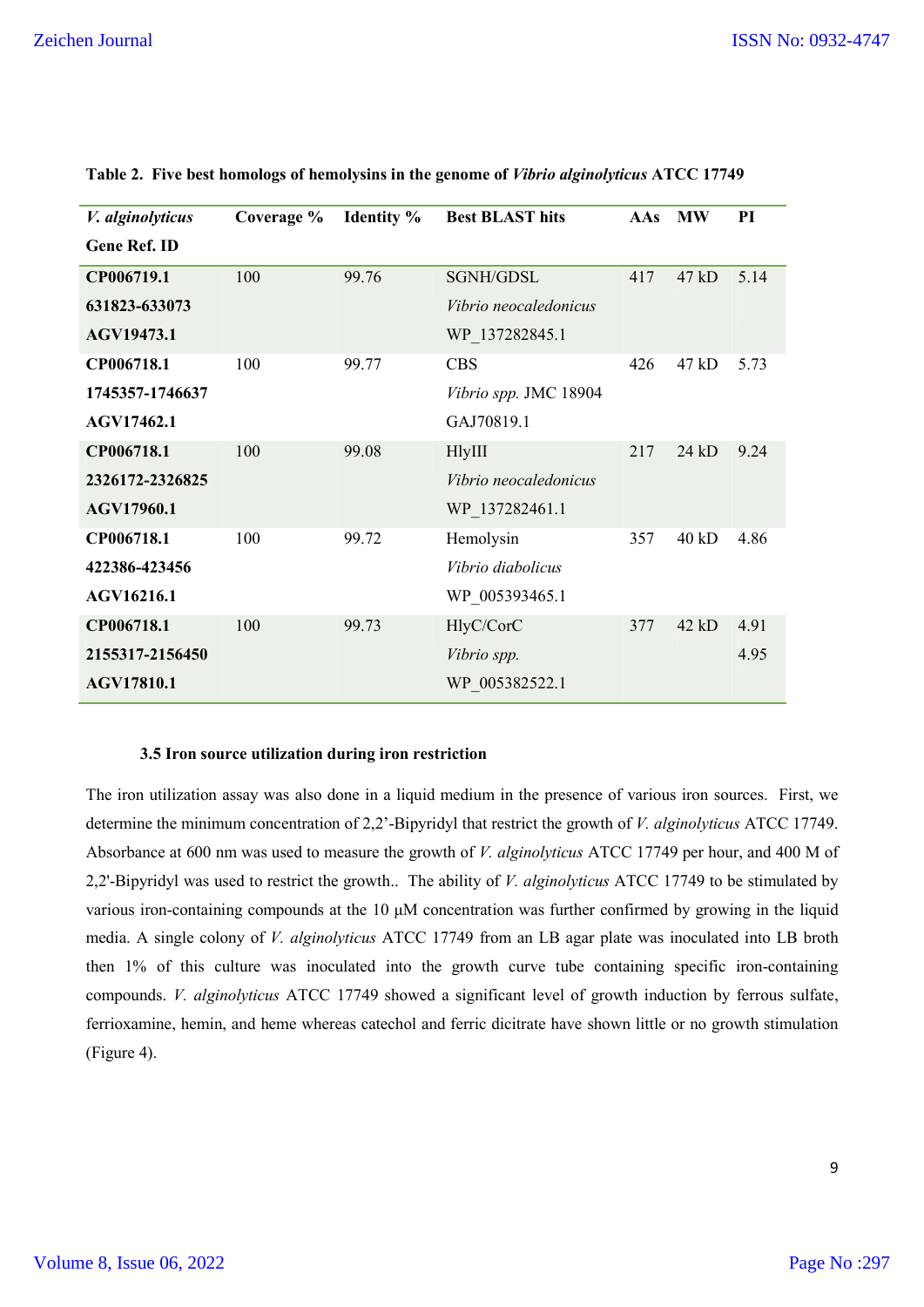

**Figure 4.** Iron source utilization of *V. alginolyticus* ATCC 17749 in Luria-Bertani broth + 1.5 % NaCl, Figure 4. Iron source utilization of *V. alginolyticus* ATCC 17749 in Luria-Bertani broth + 1.5 % NaCl,<br>that was supplemented with 400 μM 2'2-Bipyridyl (Red), catechol (orange), ferric dicitrate (gray), ferrous sulfate (yellow), heme (light blue), hemin (light green), ferrioxamine (dark blue) and control ferrous sulfate (yellow), heme (light blue), hemin (light green), ferrioxamine (dark blue) and control<br>culture (dark green) not supplemented either ferrioxamine or 2'2-Bipyridyl. Optical densities at 600 nm were determined at 4 hours interval during incubation at  $37 \text{ °C}$ ,  $200 \text{ rpm}$  and the data plotted are the means of three independent experiments together with the standard error. The <sup>2</sup>-Bipyridyl. Optical densities at 600 nm<br>
<sup>C</sup>, 200 rpm and the data plotted are the<br>
dard error.<br> **Solution** of *Borrelia organisms* with the exception of *Borrelia* 

# **4. DISCUSSION**

Iron is a most essential micronutrient for the survival of microorganisms with burgdorferi (7). Similarly, *Vibrio alginolyticus* also require iron for its growth and survival, it is also an emerging human pathogenic bacteria (16). Every bacteria has one or multiple iron transport systems for iron acquisition from the growing environment (17). Iron transport system FhuABCD present in *E. coli* and *Vibrio* spp, liable for ferrichrome transport (18). Each component or protein of the FhuABCD system FhuA, FhuB, FhuC, FhuD, and TonB has similarities (Table 1) with protein transcribed by the genes/locus tag present in the genome of *V. alginolyticus* ATCC17749. FhuA protein is present in the outer membrane to identify the iron siderophore complex, after the internalization the complex bind to the periplasmic binding protein FhuD, associated with FhuC, and then transported to the cytoplasmic membrane protein FhuB (19). The whole process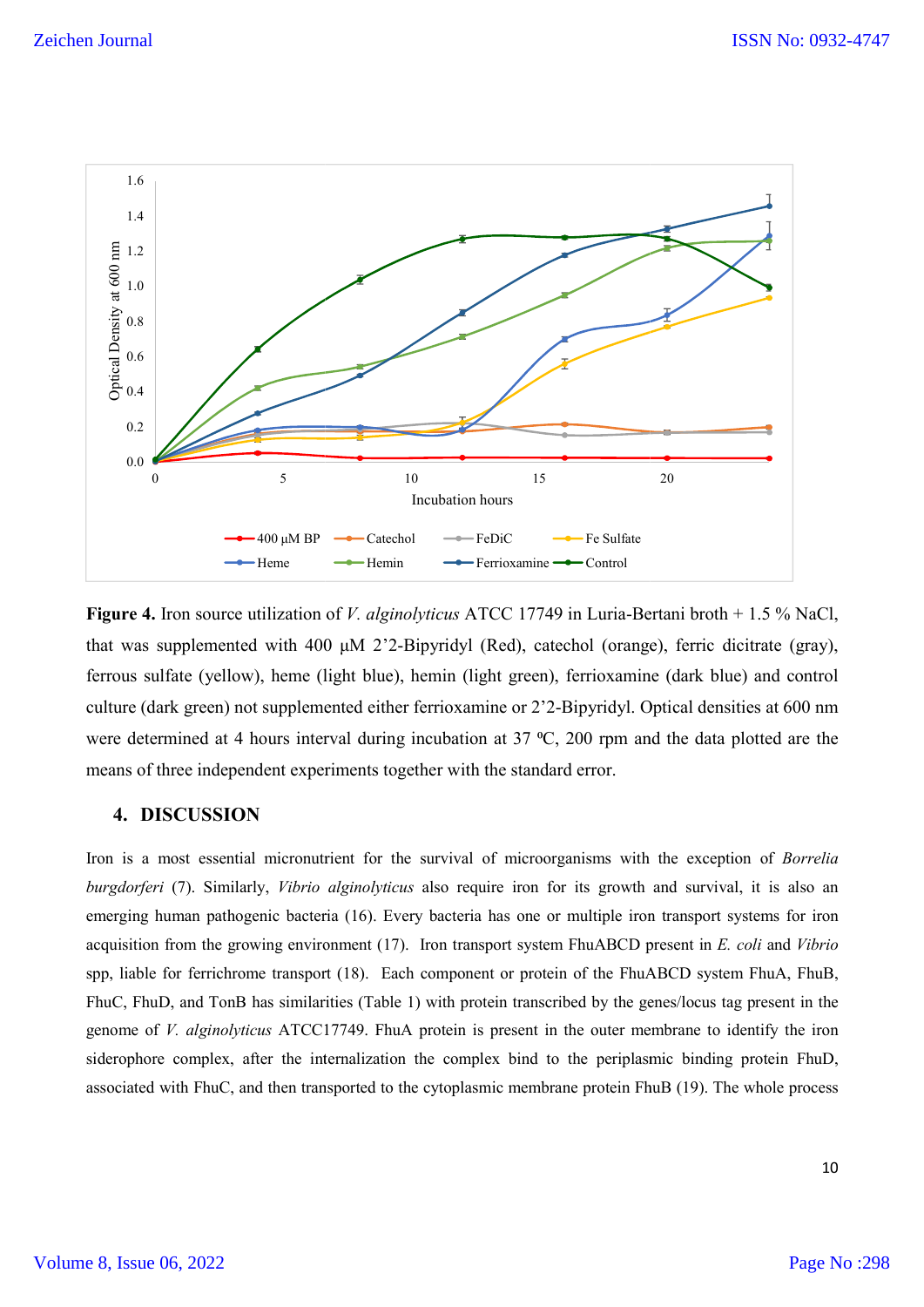requires energy, provided by the TonB, ExbB, and ExbD present in (20). In *E. coli* K-12, the iron transport system FhuABCD has received more attention; it is encoded by a single operon system that includes the genes *fhuA, fhuB, fhuC*, and *fhuD*. (21).

The *in silico* method using gene annotation from NCBI revealed two major iron acquisitions in *V. alginolyticus* ATCC 17749, which recommended that *V. alginolyticus* ATCC 17749 may uptake iron through siderophore transport system and heme-mediated iron transport systems. Besides this locus tags N646\_RS16815 and N646 RS14850 produced a protein that is linked to the ferric and Fe3+ dicitrate iron transport system.

In this study, iron depletion was achieved by adding 2,2'-dipyridyl as an iron-chelating chemical compound (22). It forms a complex with iron, causes iron depletion, and depresses the iron-regulated proteins and siderophores. Payne suggested that 100 to 400 μM concentration of 2,2'-dipyridyl may be added to the medium for iron depletion (23), during optimization minimum concentration of 2,2'-dipyridyl that inhibited the *V. alginolyticus* was 400 μM. The iron sources utilized by *V. alginolyticus* ATCC 17749 were identified by the liquid iron utilization assay. Heme, Hemin, ferrous sulfate, and ferrioxamine stimulated the growth of *V. alginolyticus* ATCC 17749 under iron-restricted conditions, with ferric dicitrate and catechol having less effect in inducing the growth of *V. alginolyticus* ATCC 17749. Ferrioxamine and hemin induced sufficient growth under iron-depleted conditions, even more than after twenty hours. Heme and ferrous sulfate-induced sufficient growth but the lag phase were longer than ferrioxamine and hemin. *V. alginolyticus* ATCC 17749 utilize iron sources such as ferrous iron or another iron-holding compound ferrioxamine, hemin, and heme for growth and proliferation. The utilization of heme and hemin by *V. alginolyticus* ATCC 17749 may be transported by the heme uptake gene *hutZ* and *hutX* found in *in silico* analysis. The HutZ is a cytoplasmic protein responsible for heme degradation which is essential for the utilization of heme iron in *Vibrio cholerae* (24). HupA, HvtA, and HupO are heme receptors present in *V. fluvialis* and MhuA in *V. mimicus*, these genes are present in an operon system for HutA and HutR and are same and closely related to *V. cholerae* operon system (25). Utilization of hemin and heme recommended that *V. alginolyticus* ATCC 17749 potentially utilize other iron sources instead of ferrous iron and its infection in the bloodstream, bacterial multiplication within the bloodstream is possible. 200 mg of iron is found in a unit of packed erythrocytes, which fulfill the alternate requirement of iron (26).

In pathogenic vibrios, hemolysins are widely distributed in different types and play various roles in pathogenesis (27). Iron is essential for all microbial growth and replication except *Borrelia burgdoferi*, which also plays an important role in pathogenesis (28). Hemolysins break erythrocytes, which release iron-binding proteins from iron such as hemoglobin, lactoferrin, and transferrin. The iron is captured by the bacteria with the help of a highaffinity iron-binding compound capable of competing with host proteins. The main iron capturing protein is siderophore, a low molecular weight iron-chelating compound, that mainly binds to  $Fe<sup>3+</sup>$  outside of the cell, and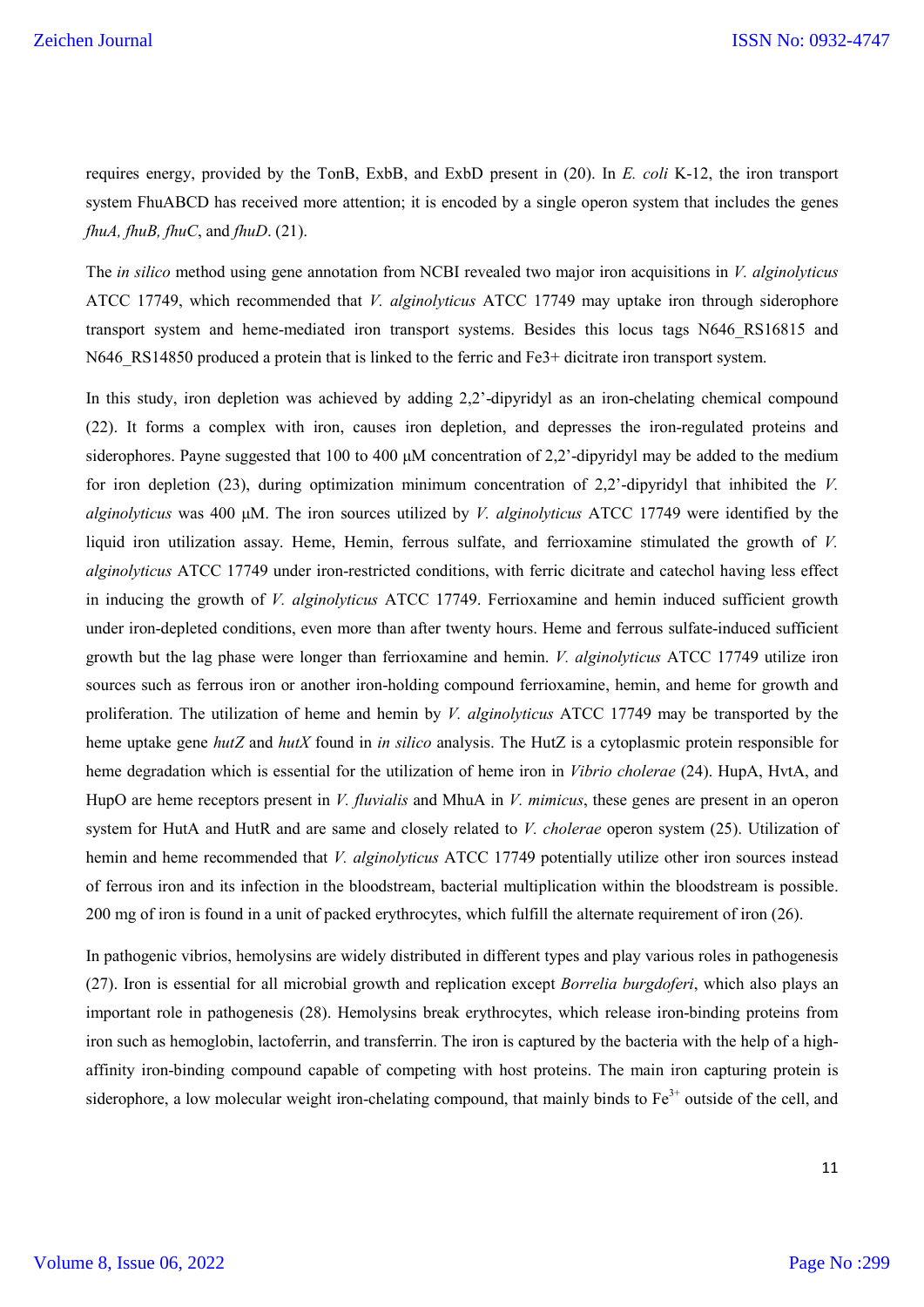uptake through the outer membrane protein (OMP) into the bacterial cytoplasm (28). The expression of hemolysin protein in marine *vibrio* is controlled in iron limiting conditions, which arise in the host cell during pathogenesis (29). Hemolysin is not limited to only erythrocytes, it also lyses a wide range of immune cells such as mast cells, neutrophils, and polymorphonuclear cells as well as tissue damage to increase virulence (27). Different types of hemolysins produced by the *Vibrio* spp. are not identical but they may be similar. There are four representative families of vibrio hemolysin, including thermostable direct hemolysin (TDH), El or Tor hemolysin (HlyA), thermolabile hemolysin (TLH), and another thermostable hemolysin δ-VPH (30). Sequences from prominent hemolysins from vibrio species were BLAST within the *V. alginolyticus* genome, five locus tags were found those are 99% identical with query sequences. Four locus tag were present in a chromosome and one in another (table 2 & figure 3). These locus tag translated into different functional proteins, may be taking part in lysis of erythrocytes. Out of five, three locus tag were selected for cloning and expression in *E. coli* for further confirmation of hemolysin gene through wet lab experiments.

# **5. CONCLUSION**

It is revealed that *V. alginolyticus* ATCC 17749 expresses mainly two putative iron transport systems, ferrisiderophore and heme, hemin uptake, and utilization system during iron depletion. *In silico* analysis revealed that FhuABCD and TonB are involved in siderophore-based iron transport, while the hutZ, hutX, and TonB systems are involved in heme and hemin transport. Five putative hemolysins are 99 % identical to *Vibrio species* hemolysins and present in both chromosomes. This study is an initial footstep in the direction of understanding to iron acquisition system and hemolysin of *V. alginolyticus* ATCC 17749.

The drawback of the study is that function of every gene or protein involved in the iron transport system in iron repleted and iron-depleted could not be established. However, in future mutant library construction and selection of each gene mutant will be helpful in the understanding of the function of genes. Further investigation of the heme and hemin uptake and utilization system would reveal more evidence on the transportation mechanism of heme and hemin iron sources.

# **6. REFERENCES**

- 1. Egidius E. Vibriosis : Pathogenicity and Pathology . A Review. Aquaculture. 1987;67:15–28.
- 2. Schmidt U, Chmel H, Cobbs C. *Vibrio alginolyticus* infections in humans. J Clin Microbiol. 1979;10(5):666–8.
- 3. Pinto ADI, Ciccarese G, Tantillo G, Catalano D, Forte VT. A Collagenase-Targeted Multiplex PCR Assay for Identification of *Vibrio alginolyticus , Vibrio cholerae* , and *Vibrio parahaemolyticus*. J Food Prot. 2005;68(1):150–3.
- 4. Ben Kahla-Nakbi A, Besbes A, Chaieb K, Rouabhia M, Bakhrouf A. Survival of *Vibrio alginolyticus* in seawater and retention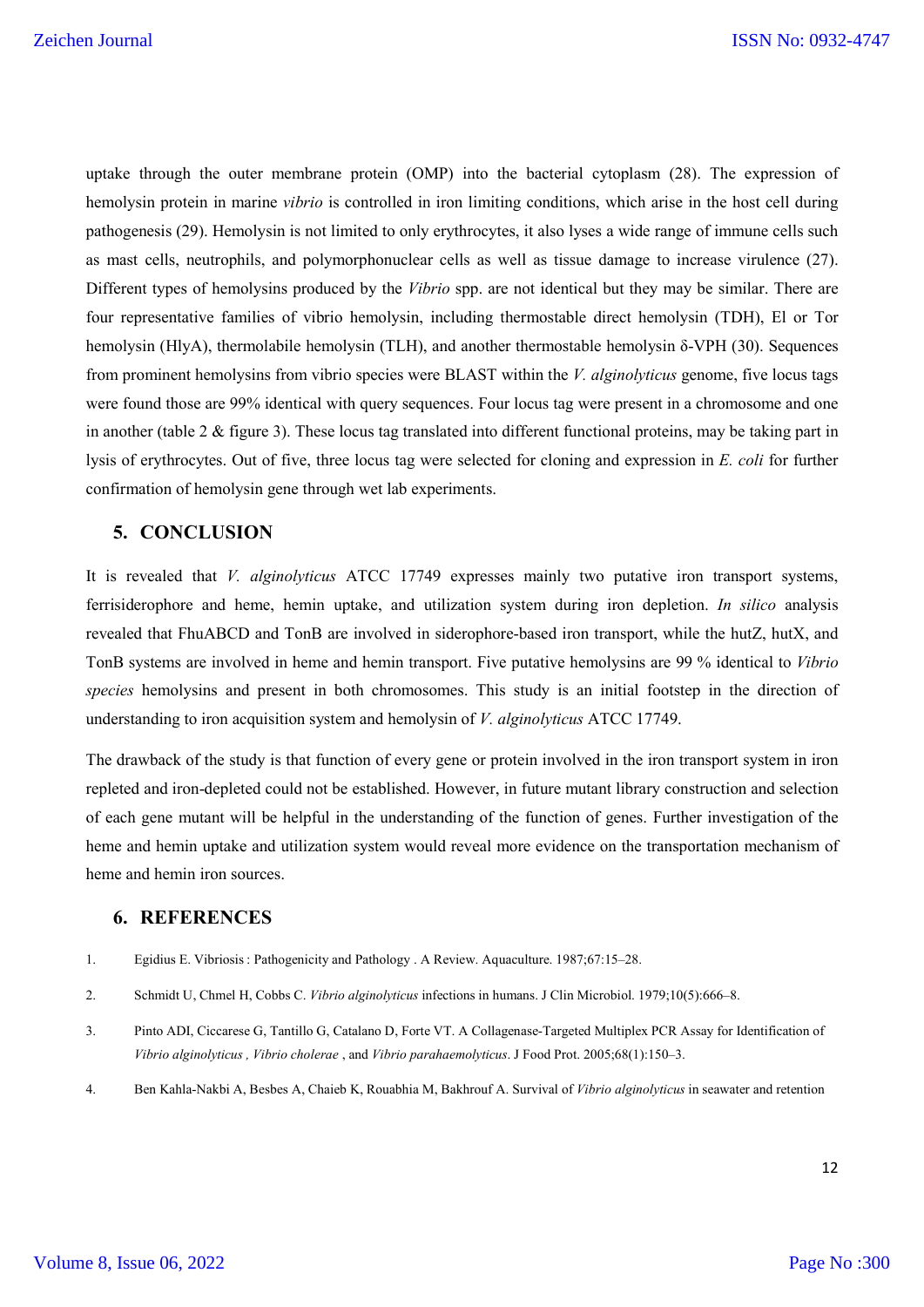of virulence of its starved cells. Mar Environ Res. 2007;64(4):469–78.

- 5. Xie ZY, Hu CQ, Chen C, Zhang LP, Ren CH. Investigation of seven *Vibrio* virulence genes among *Vibrio alginolyticus* and *Vibrio parahaemolyticus* strains from the coastal mariculture systems in Guangdong, China. Lett Appl Microbiol. 2005;41(2):202–7.
- 6. Campanelli A, Sanchez-Politta S, Saurat JH. Ulcération cutanée après morsure de poulpe : infection à *Vibrio alginolyticus*, un pathogène émergent. Ann Dermatol Venereol. 2008;135(3):225–7.
- 7. Williams LR, Austin FE. Hemolytic activity of *Borrelia burgdorferi*. Infect Immun. 1992;60(8):3224–30.
- 8. Harris WR. Iron Chemistry. In: Douglas Templeton, editor. Molecular and Cellular Iron Transport. New York: Marcel Dekker; 2002. p. 1–35.
- 9. Kenneth NR, Emily AD. Biochemical and Physical Properties of Siderophore. In: Crosa JH, Mey AR, Payne SM, editors. Iron Transport in Bacteria [Internet]. Washington, DC, USA: ASM Press; 2004. p. 3–17. Available from: http://www.cchem.berkeley.edu/knrgrp/pubs/380.pdf
- 10. Lemos ML, Osorio CR. Iron Uptake in *Vibrio* and Aeromonas. Iron Uptake Homeost Microorg [Internet]. 2010;(June):117–41. Available from: https://www.caister.com/iron
- 11. Wyckoff EE, Mey AR, Payne SM. Iron acquisition in *Vibrio cholerae*. BioMetals. 2007;20(3–4):405–16.
- 12. Nègre VL, Bonacorsi S, Bidet P, Nassif X, Bingen E, Schubert S, et al. The Siderophore Receptor IroN , but Not the High-Pathogenicity Island or the Hemin Receptor ChuA , Contributes to the Bacteremic Step of Escherichia coli Neonatal Meningitis. Infect Immun. 2004;72(2):1216–20.
- 13. Griffiths E. Iron in biological systems. In: Iron and infection: molecular, physiological and clinical aspects. 1987. p. 1–25.
- 14. Faraldo-gómez JD, Sansom MSP. ACQUISITION OF SIDEROPHORES IN GRAM-NEGATIVE BACTERIA. Mol Cell Biol. 2003;4(February):105–16.
- 15. Field LH, Headley VL, Payne SM, Berry LJOE. Influence of Iron on Growth , Morphology , Outer Membrane Protein Composition , and Synthesis of Siderophores in *Campylobacte rjejuni*. Infect Immun. 1986;54(1):126–32.
- 16. Rubin SJ, Tilton RC. Isolation of *Vibrio alginolyticus* from wound infections. J Clin Microbiol. 1975;2(6):556–8.
- 17. Pramanik A, Vibhuti RK. Molecular Mechanism of Iron Transport Systems in Vibrio. J Pure Appl Microbiol. 2022;16(March):116–29.
- 18. Funahashi T, Tanabe T, Shiuchi K, Nakao H, Yamamoto S. Identification and characterization of genes required for utilization of desferri-ferrichrome and aerobactin in *Vibrio parahaemolyticus*. Biol Pharm Bull. 2009;32(3):359–65.
- 19. Rohrbach MR, Braun V, Koster W. Ferrichrome transport in Escherichia coli K-12: Altered substrate specificity of mutated periplasmic FhuD and interaction of FhuD with the integral membrane protein FhuB. J Bacteriol. 1995;177(24):7186–93.
- 20. Killmann H, Benz R, Braun V. Properties of the FhuA channel in the Escherichia coli outer membrane after deletion of FhuA portions within and outside the predicted gating loop. J Bacteriol. 1996;178(23):6913–20.